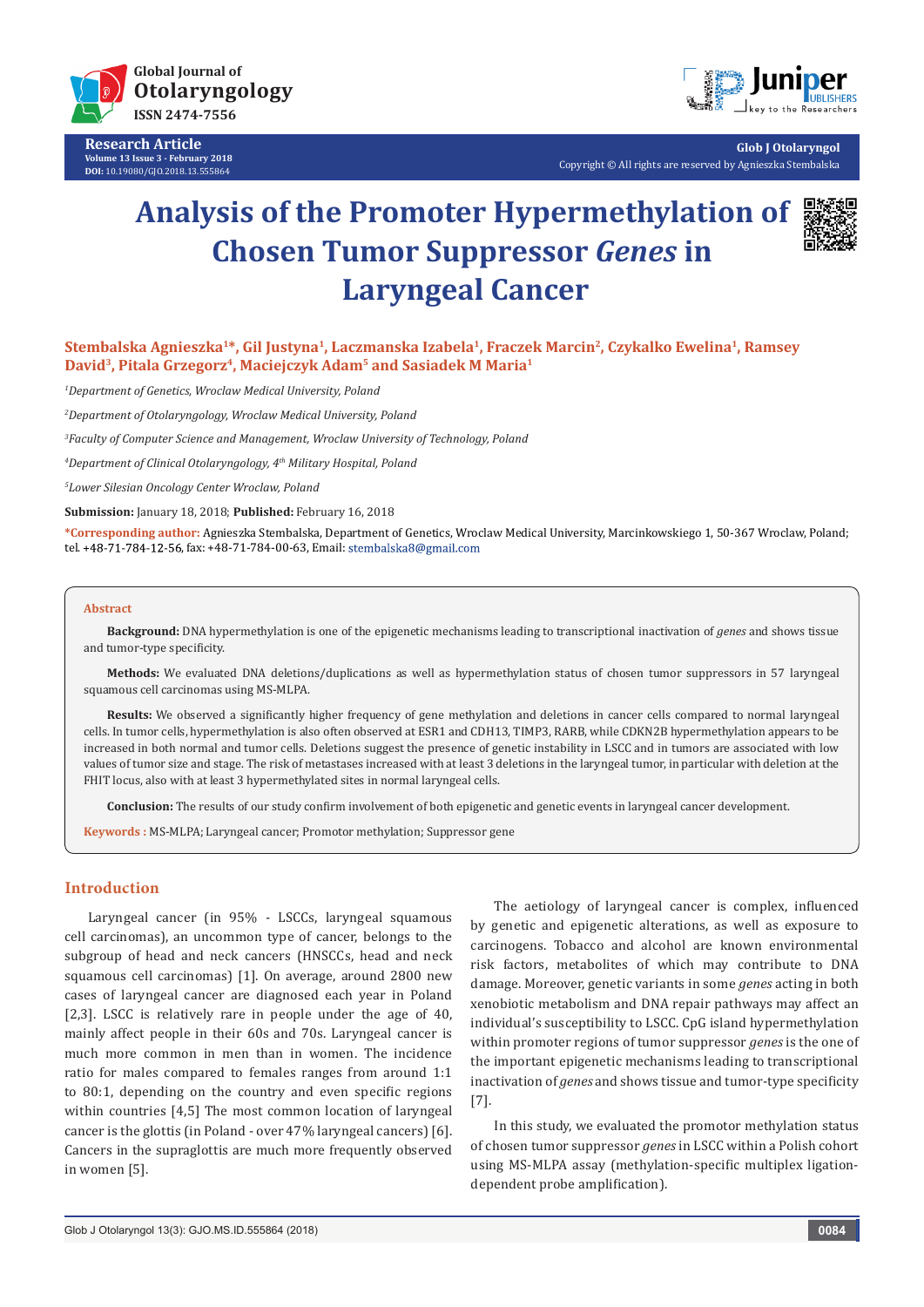## **Material**

The study was performed on DNA isolated from histopathologically confirmed laryngeal cancer tissues and adjacent normal laryngeal tissues. Tissue samples were obtained from a homogeneous group of 57 patients (a part of a previously described group) with primary LSCC [8,9]. All the 57 patients were Caucasians from Lower Silesia province in Poland. All tissue samples from the study group were taken during laryngectomy. The patients had no prior chemotherapy or radiotherapy. The study received approval from the Bioethics Committee of Wroclaw Medical University (KB-332/2006).

The mean age of the patients was 60.1 years (range 43-80). The median follow-up time was 29.4 months (range 5 to 172 months). None of the patients had distant metastases at the time of diagnosis. During follow-up, 6 patients developed distant metastases (10.5%) and 15 patients (26.3%) were found to have recurrences of LSCC. Of the 57 patients, 21 patients died (36.8%), with the average age at death being 60.3 years.

## **Methods**

Screening for promoter methylation and exon deletion/ duplication was performed using SALSA MLPA ME001 Tumor Suppressor Mix 1 (MRC-Holland, Amsterdam, The Netherlands). This kit contains 26 MS-MLPA probes analyzing the methylation status of the promoter region of 24 different tumor suppressor *genes*. Described group of 57 patients was a part of the group of 72 patients with LSCC in which the analysis of CpG island hypermethylation (tumor suppressor *genes*: CDKN2A (p16), p14 ARF , CDKN2B (p15), TP73, TIMP3, APC, DAPK1, RARB2, GSTP1, RASSF1, CDH1, CASP8, hMLH1, MGMT, DCC, THBS1, TERT and the sequences MINT: MINT1, MINT2, MINT12, MINT25, MINT27, MINT31) using MS-PCR (methylation-specific polymerase chain reaction) method were previously performed [published in Polish] [9]. The MS-MLPA commercially available panel included eleven of those *genes* and one member of the cadherin superfamily - CDH13 (in MS-PCR is CDH1).

Genomic DNA was isolated from freshly-frozen solid tissues using a Gentra Puregene Tissue Kit (QIAGEN, Hilden, Germany) according to the producer's protocol. The producer's protocol for MS-MLPA, was applied precisely. The PCR products were

separated using an ABI 310 Genetic Analyser in conjunction with GeneScan Analysis software version 3.1.2, POP-4 Polymer and the LIZ 500 size standard (Applied Biosystems, Foster City, USA). The analysis of the results was prepared using GeneMarker software version 1.85 (SoftGenetics LLC, USA).

With regard to the analysis of copy number variants, a change in the peak values of over +/-0.3 was considered as duplication (increase in value) or a deletion (decrease in value). To analyze promoter methylation, MS-MLPA analysis function was used. Probes with a ratio of over 0.3 were considered to be methylated (not digested by endonuclease).

# **Statistical analysis**

The Mann-Whitney test and Kruskal-Wallis test were used to test for a difference between the means for two groups and several groups, respectively. The Cox-Mantel test and Wald's test were used to compare survival times. Fisher's exact test was used to analyze the association between two categorical variables and the Mantel-Haenzel test was used when the variables involved were ordinal. The 18th version of PASW was used.

## **Results**

We observed a significantly higher frequency of gene methylation in cancer cells compared to normal laryngeal cells (p<0.001, Fisher's test of independence; Table 1). In both tissues, the frequency of DNA methylation was significantly higher for the CDKN2B (p15) gene than the mean overall rate (p<0.001, test for a difference between two proportions) and tended to appear simultaneously (p=0.0003765, Fisher's test of independence). Hypermethylation of the promoter region of TIMP3 was significantly more frequent in cancer than in normal tissue (p=0.029, Fisher's test of independence). In cancer cells, hypermethylation tends to appear simultaneously at each of the following pairs of *genes*: APC/DAPK1 (p=0.0001661; Fisher's test of independence), ATM/HIC1 (p=0.0006266), CD44/IGSF4 (p=0.0003418), FHIT/IGSF4 (p=0.0003418), FHIT/MLH1 (p=0.0001443), IGSF4/MLH1 (p=0.00001266). In normal laryngeal cells, hypermethylation tends to appear simultaneously at the following pairs of *genes*: DAPK1/IGSF4 (p=0.0003418, Fisher's test of independence), DAPK1/GSTP1 (p=0.0006835), IGSF4/GSTP1 (p=0.0001841).

| Hypermethylation    |                             |                      | <b>Duplications</b>         | <b>Deletions</b>               |                             |                      |
|---------------------|-----------------------------|----------------------|-----------------------------|--------------------------------|-----------------------------|----------------------|
| Gene                | <b>Cancer tissue</b><br>(%) | Normal tissue<br>(%) | <b>Cancer tissue</b><br>(%) | <b>Normal tissue</b><br>$(\%)$ | <b>Cancer tissue</b><br>(%) | Normal tissue<br>(%) |
| TIMP3               | 10(17.5)                    | 2(3.5)               | 4(7.0)                      | 4(7.0)                         | 2(3.5)                      | 4(7.0)               |
| <b>APC</b>          | 9(15.8)                     | 3(5.3)               | 1(1.8)                      | 3(5.3)                         | 6(10.5)                     | 2(3.5)               |
| CDKN <sub>2</sub> A | 3(5.3)                      | 0(0.0)               | 4(7.0)                      | 9(15.8)                        | 7(12.3)                     | 2(3.5)               |
| MLH1                | 5(8.8)                      | 2(3.5)               | 16(28.0)                    | 14 (24.6)                      | 17(29.8)                    | 6(10.5)              |
| <b>ATM</b>          | 2(3.5)                      | 0(0.0)               | 8(14.0)                     | 6(10.5)                        | 1(1.8)                      | 1(1.8)               |
| RARB                | 8(14.0)                     | 2(3.5)               | 5(8.8)                      | 2(3.5)                         | 8(14.0)                     | 2(3.5)               |

**Table 1:** Results of MS-MLPA analysis in 57 patients with laryngeal cancer.

**How to cite this article:** Stembalska A., Gil J, Laczmanska I, Fraczek M, Czykalko E HYPERLINK "http://et.al" et.al. Analysis of the Promoter Hypermethylation of Chosen Tumor Suppressor Genes in Laryngeal Cancer. Glob J Oto 2018; 13(3): 555864. DOI: [10.19080/GJO.2018.13.555864](http://dx.doi.org/10.19080/GJO.2018.13.555864) **<sup>0085</sup>**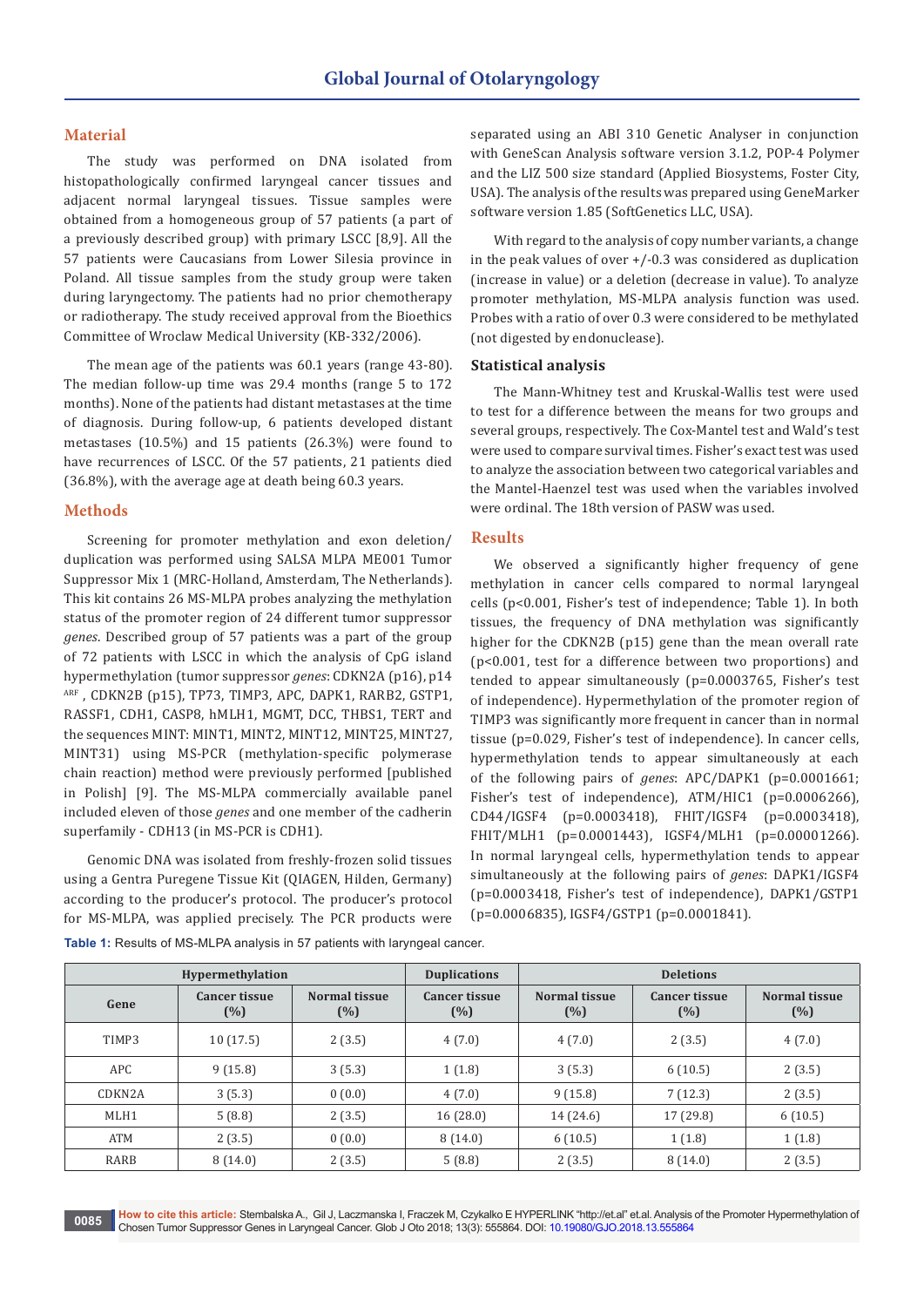# **Global Journal of Otolaryngology**

| CDKN2B      | 40 (70.0) | 33 (57.9) | 0(0.0)    | 5(8.8)   | 10(17.5)  | 3(5.3)    |
|-------------|-----------|-----------|-----------|----------|-----------|-----------|
| HIC1        | 2(3.5)    | 1(1.8)    | 9(15.8)   | 5(8.8)   | 1(1.8)    | 2(3.5)    |
| CHFR        | 5(8.8)    | 0(0.0)    | 12(21.0)  | 9(15.8)  | 4(7.0)    | 2(3.5)    |
| BRCA1       | 1(1.8)    | 1(1.8)    | 6(10.5)   | 3(5.3)   | 9(15.8)   | 6(10.5)   |
| CASP8       | 1(1.8)    | 0(0.0)    | 2(3.5)    | 1(1.8)   | 8(14.0)   | 5(8.8)    |
| CDKN1B      | 1(1.8)    | 0(0.0)    | 7(12.3)   | 3(5.3)   | 5(8.8)    | 5(8.8)    |
| <b>PTEN</b> | 1(1.8)    | 0(0.0)    | 13 (22.8) | 6(10.5)  | 6(10.5)   | 3(5.3)    |
| BRCA2       | 1(1.8)    | 0(0.0)    | 7(12.3)   | 4(7.0)   | 5(8.8)    | 2(3.5)    |
| CD44        | 3(5.3)    | 1(1.8)    | 8(14.0)   | 1(1.8)   | 8(14.0)   | 8(14.0)   |
| RASSF1      | 2(3.5)    | 2(3.5)    | 2(3.5)    | 3(5.3)   | 18 (31.6) | 10 (17.5) |
| DAPK1       | 9(15.8)   | 3(5.3)    | 6(10.5)   | 5(8.8)   | 3(5.3)    | 4(7.0)    |
| VHL         | 0(0.0)    | 1(1.8)    | 6(10.5)   | 7(12.3)  | 8(14.0)   | 5(8.8)    |
| ESR1        | 10 (17.5) | 7(12.3)   | 2(3.5)    | 2(3.5)   | 5(8.8)    | 5(8.8)    |
| <b>TP73</b> | 3(5.3)    | 4(7.0)    | 4(7.0)    | 3(5.3)   | 4(7.0)    | 3(5.3)    |
| <b>FHIT</b> | 3(5.3)    | 0(0.0)    | 4(7.0)    | 3(5.3)   | 12 (21.0) | 3(5.3)    |
| IGSF4       | 5(8.8)    | 5(8.8)    | 6(10.5)   | 8(14.0)  | 4(7.0)    | 2(3.5)    |
| CDH13       | 15 (26.3) | 12 (21.0) | 2(3.5)    | 0(0.0)   | 6(10.5)   | 5(8.8)    |
| GSTP1       | 5(8.8)    | 6(10.5)   | 13 (22.8) | 11(19.3) | 7(12.3)   | 5(8.8)    |

Many associations between particular deletions and/or particular duplications were found in both tissues (p=0.002 and p<0.001, respectively, Spearman's test of correlation, Benjamini-Hochberg procedure for multiple testing). However these changes were more common in cancer tissue than in normal laryngeal tissue (p<0.001, p=0.015, respectively, Fisher's test of independence). In particular, deletions in the chromosomal locus of the MLH1 and FHIT *genes* were significantly more frequent (p=0.032 and p=0.024, respectively, Fisher's test of independence).

A very strong association was found between duplication at the locus of the *CDKN1B* gene (p27) and hypermethylation of the *PTEN* gene (p=3.782×10<sup>-9</sup>, Fisher's test of independence). Strong associations were also found between hypermethylation of the *GSTP1* gene and deletion at the locus of the *GSTP1* gene (p=0.0001841, Fisher's test of independence) and between deletion at *CD44* in tumor cells and deletion at ESR1 in normal laryngeal cells (p=0.0008326, Fisher's test of independence).

# **Analysis of the association between clinical data and epigenetic alterations**

Lower values of both disease stage and tumor size (T) were associated with a higher than average number of deletions in tumor cells (p=0.01, p=0.021, respectively, Kruskal-Wallis test). The cancers without deletions have on average a higher stage number and T than those with at least one deletion (p=0.001 and p=0.005, Mantel-Haenszel test for linear association).

Metastases were associated with a high number of deletions in cancer cells (p=0.020, Mann-Whitney test). The patients with at least 3 deletions in the laryngeal tumor had a higher rate of metastases (p=0.007, Cox-Mantel test). In particular, an association between metastases and deletion at the *FHIT* locus

in tumor cells was observed (p=0.009, Cox-Mantel test). The risk of metastasis increases as the number of hypermethylated *genes* in normal laryngeal cells increases (p=0.014, Wald's test). In particular, those who have at least 3 hypermethylated sites in normal laryngeal cells are more likely to develop metastasis (p=0.006, Cox-Mantel test).

Recurrences were associated with a low number of hypermethylated *genes* and a low number of duplications in laryngeal cancers (p=0.013 and p=0.014, respectively, Mann-Whitney test). The risk of recurrence decreases as the number of duplications in tumor cells increases (p=0.006, Fisher's exact test; p=0.021, Wald's test). Patients, who have at least 3 duplications in tumor cells are significantly less likely to have a recurrence (p=0.006, Cox-Mantel test). In particular, those with duplications at *CHFR* and *PTEN* in tumor cells are less likely to suffer recurrence (p=0.019 and p=0.015, respectively).

# **Discussion**

We analysed promotor hypermethylation status in a homogeneous set of 57 primary LSCC using the MS-MLPA method and we have compared results to our others results obtained using MS-PCR method from a group of 72 patients with LSCC [9]. We observed a significantly higher frequency of gene methylation in cancer compared to normal tissues in the MS-MLPA and MS-PCR study [9]. The lack of hypermethylated *genes* in 10.5% of LSCCs (six tumours) in the MS-MLPA study may suggest the existence of hypermethylation of others *genes* or another mechanism of cancer development (the theory of the complex development of LSCC) [10,11].

In our MS-MLPA study, hypermethylation occurred most commonly at CDKN2B (p15) gene in both tissues and tended to appear simultaneously. This observation confirms our results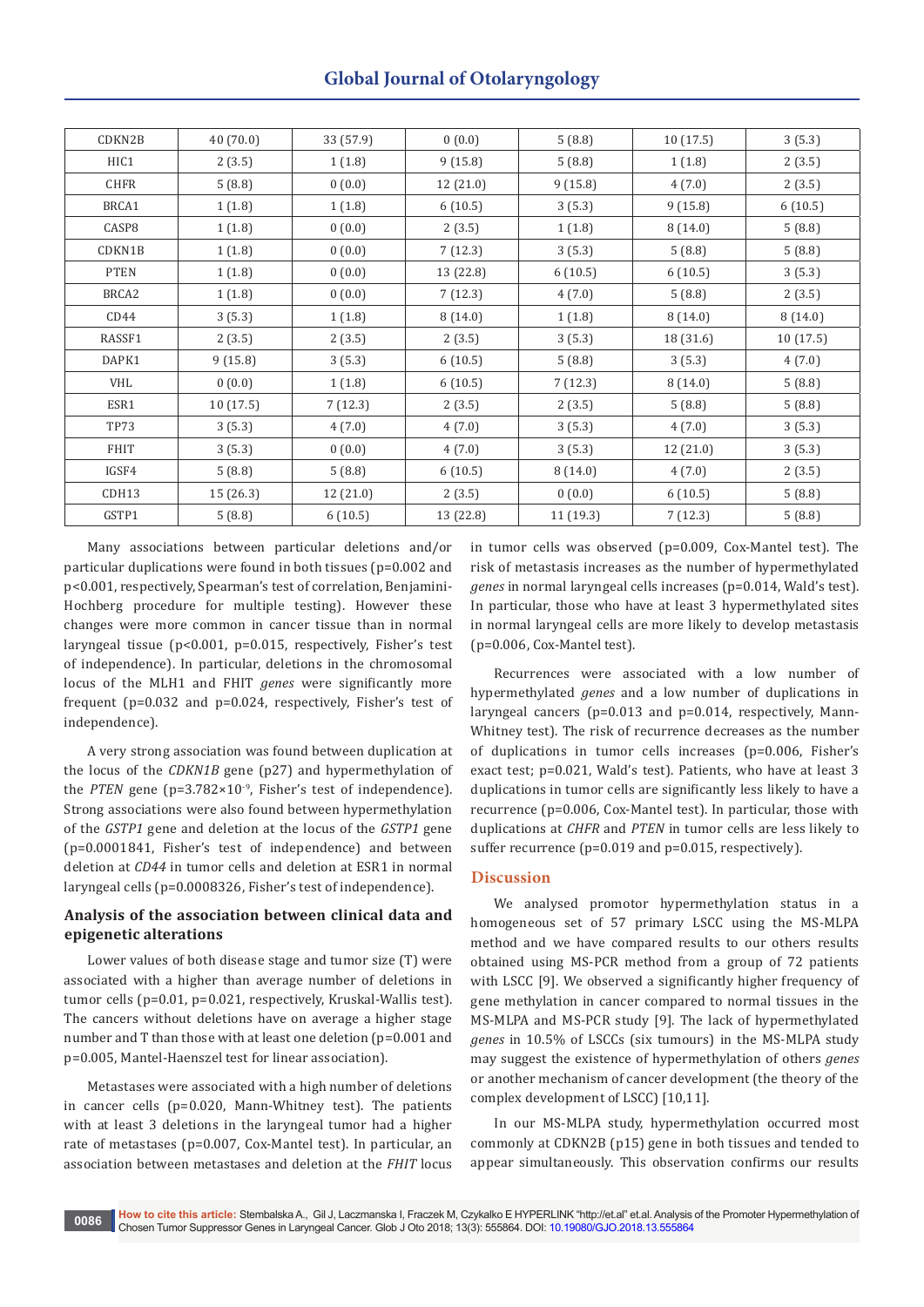from the MS-PCR study, in which the hypermethylation of CDKN2B (p15) gene was correlated with high smoking packyears index [9]. Wong et al. found a high frequency of p15 gene methylation in primary HNSCC and in histologically-normal surgical margin epithelia of HNSCC in alcohol drinking and tobacco smoking patients [12]. All the patients from our study group were smokers and nearly all had a history of alcohol drinking. Furthermore, a high level of p15 and p16 *genes* methylation in the plasma of patients presented by Wong et al., suggests the possibility of using this change as a marker of early HNSCC detection in drinking and smoking patients [12].

In our study, hypermethylation of TIMP3 was significantly more common in cancer tissue than in healthy tissue. Aberrant methylation of CDKN2B and TIMP3 was frequent in laryngeal papillomas, head and neck cancers, as described in [11-13].

We observed that in cancer tissues, hypermethylation of the promotor region of particular *genes* tends to be associated with hypermethylation of other *genes*, rather than other genetic changes (duplications, deletions). For example hypermethylation of the following genes: FHIT, MLH1, IGSF4 and CD44, may well be strongly associated with each other. However, due to the relatively low rate of hypermethylation more data is required to investigate this phenomenon and the possible consequences.

 Although many associations between particular deletions or/and particular duplications were found in both tissues. However, the associations between changes in tumor cells are stronger. In particular, deletions in the chromosomal locus of the MLH1 and FHIT genes were significantly more common in LSCC. Different genetic and epigenetic changes of MLH1 and FHIT genes in HNSCC are described in [11, 14-16]. In the other study performed by our group, more frequently loss of heterozygosity (LOH) than hypermethylation of MLH1 gene was observed [17]. LOH in MLH1 gene was correlated with higher grade [16].

We found a strong association between duplication at the locus of the CDKN1B gene (p27) and hypermethylation of the PTEN gene. It was suggested that PTEN may correlate with the activity of p27 [18,19]. Using an immunohistochemistry study of LSCC patients, Fan et al. found an association between lack of p27 expression and advanced clinical stage, lymph node involvement, and distant metastases [20]. Also, other authors have confirmed the correlation between low p27 levels and a poor prognosis in laryngeal cancer [21,22].

We observed associations between hypermethylation of the GSTP1 gene and deletion at the locus of the GSTP1 gene and between deletion at CD44 gene in tumor cells and deletion at ESR1 gene in normal laryngeal cells. Frequent hypermethylation of the GSTP1 gene in our MS-PCR study and in laryngeal cancer cell lines has been described in [9,23,24]. Aberrant methylation of ESR1 gene was found to be a predictor of late stage LSCC in a study performed by Stephen et al. using MS-MLPA [25]. It is suggested that CD44 expression is associated with a poor prognosis in pharyngolaryngeal cancer patients [26]. A study performed by Allegra et al. showed that determination of salivary CD44 levels can be used as a prognostic test in laryngeal carcinomas [27].

Stephen et al. studied hypermethylation of chosen genes in 79 primary LSCCs in 45 Caucasian Americans and 34 other patients using MS-MLPA [25]. The authors found that CDH13, RARB, GSTP1, TP53, APC, CHFR, DAPK1, CDKN2A and ESR1 genes were most frequently hypermethylated. Chen et al. using MS-MLPA method identified RARB, APC, CHFR as frequent hypermethylated sites in primary HNSCCs [28]. Lopez at al. analysed 53 primary laryngeal squamous cell carcinomas and found hypemethylation of RARB, APC, CHFR, DAPK1, CDKN2B to be frequent epigenetic events [29].

Our MS-MLPA study showed more frequently hypremethylation of ESR1 and CDH13, TIMP3, RARB, whereas the MS-PCR study: hipermethylation of GSTP1, DAPK1, DCC, MGMT, CDH1 [9]. Differences in hypermethylation sites may result from the different size of study groups, set of genes applied or different ethnic origins. In our MS-MLPA study there was a significant positive correlation between 1) the number of deletions and the number of duplications in tumors; 2) the number of deletions and the number of duplications in normal laryngeal tissues. The level of associations between various deletions seems to be higher in tumor cells than in healthy cells. This may indicate that deletions are a form of genetic instability and play an important role in the development of cancer. The following genes seem likely to be important in defining such genetic instability as they appear most often (CD44, RASSF1, RARB, FHIT, ESR1, CASP8).

In order to investigate the possibility of there being individuals with genetic instability, we looked at the distribution of the number of changes (hypermethylation, deletion and duplication in tumor and normal tissue) an individual has. All of these distributions are right skewed, in particular the distributions of the number of deletions in normal laryngeal and tumor cells. This may indicate that some individuals are affected by genetic instability. These observations are in agreement with previous results of research on genetic instability in LSCC [10,16,30]. In previously performed studies using MS-PCR method we selected three genes (*DAPK1, CDH1, MGMT*) and one MINT (methylated in tumors) sequence (MINT2), which hypermethylation can serve as markers of epigenetic instability [9].

We observed that lower values of the disease stage and tumor size (T) are associated with a higher average number of deletions in the tumor. In our studies, the occurrence of metastases was associated with the presence of at least 3 deletions in tumor cells or at least 3 hypermethylated genes in normal laryngeal cells. Deletion at the FHIT locus in tumor cells seems strongly associated with the occurrence of metastases (p=0.009, Cox-Mantel test). This result is similar to those obtained by other authors, who reported deletion of the FHIT locus in 40–60% of tumors and cell lines in HNSCC [31-34]. Tai et al. found a loss of FHIT expression in 52 of the 80 study patients with HNSCC (65%) [31]. Patients with tumors without FHIT expression had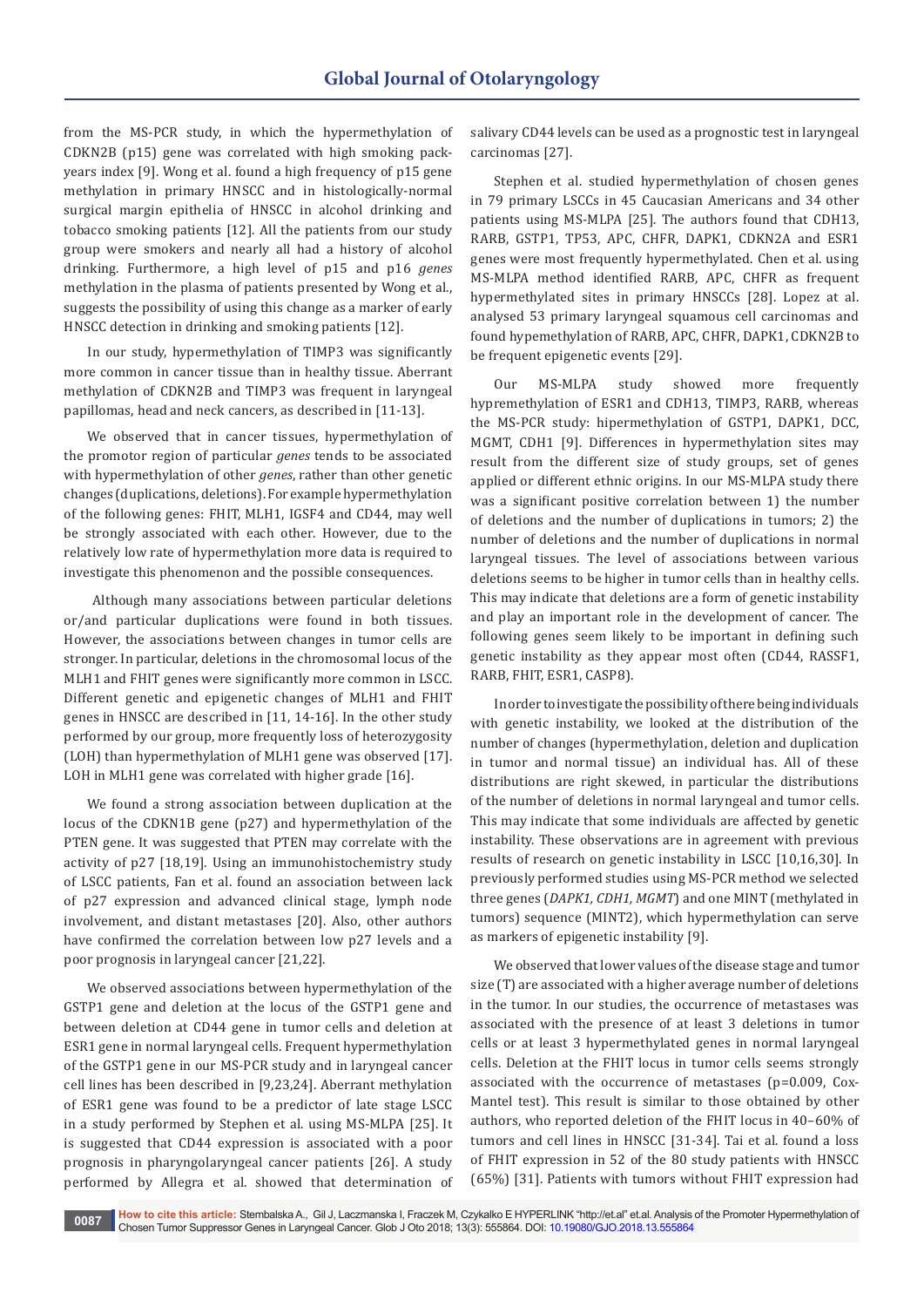a worse 5-year survival record. Since the number of cases of metastasis observed in our study is low, more data is needed on the relation between metastasis and these changes.

LSCC is associated with the risk of recurrence and a second independent cancer of the respiratory system (mostly lung cancer) or cancer of the head and neck, which is mainly associated with exposure to the same carcinogenic agents before and after diagnosis (the theory of field carcinogenesis field cancerization). The risk of patients with laryngeal cancer developing a second primary tumor is approximately 10-30% [3,35,36]. A second outbreak of cancer in the same location, as well as advanced LSCC, is associated with a worse prognosis [29]. We found that patients with LSCC who had duplications at CHFR and PTEN in tumor cells were less likely to suffer recurrence. CHFR is a mitotic checkpoint protein that delays entry into mitosis in response to *stress*. CHFR is one of several proteins, which regulate the process of mitosis and are crucial for the maintenance of genomic stability. Shinde et al. showed in their study that PTEN plays an important role in the functioning of CHFR [38].

## **Conclusion**

The results of our study confirm involvement of both epigenetic and genetic events in laryngeal cancer development. Further research using larger study groups, as well as more numerous set of *genes*, are necessary.

## **References**

- 1. Clayman GL, Lippman SM, Laramore GF (2000) Neoplasms of the head and neck. Cancer medicine, 5<sup>th</sup> edn. BC Becker Inc, New York (section 27), USA.
- 2. http://www.onkologia.org.pl/doc/Nowotwory2008.pdf (access 07- 10-2016).
- 3. [Wierzbicka M, Szyfter W, Bien S, Maciejewski B, Skladowski K, et al.](https://www.termedia.pl/Diagnostic-and-therapeutic-recommendations-for-selected-neoplasm-of-the-head-and-neck-Introduction,3,6256,0,1.html)  [\(2006\) Diagnostic and therapeutic recommendations for selected](https://www.termedia.pl/Diagnostic-and-therapeutic-recommendations-for-selected-neoplasm-of-the-head-and-neck-Introduction,3,6256,0,1.html)  [neoplasm of the head and neck. Laryngeal carcinoma Contemporary](https://www.termedia.pl/Diagnostic-and-therapeutic-recommendations-for-selected-neoplasm-of-the-head-and-neck-Introduction,3,6256,0,1.html)  [Oncology 5:195-201.](https://www.termedia.pl/Diagnostic-and-therapeutic-recommendations-for-selected-neoplasm-of-the-head-and-neck-Introduction,3,6256,0,1.html)
- 4. Coupland VH, Chapman P, [Linklater KM,](https://www.ncbi.nlm.nih.gov/pubmed/19018256) Sehgal A, Møller H, et al. [\(2009\) Trends in the epidemiology of larynx and lung](https://www.ncbi.nlm.nih.gov/pubmed/19018256) cancer in south[east England, 1985-2004. British Journal of Cancer](https://www.ncbi.nlm.nih.gov/pubmed/19018256) 100(1): 167-169.
- 5. Sas Korczynska [B, Korzeniowski S, Skolyszewski J \(2003\) Cancer](https://www.ncbi.nlm.nih.gov/pubmed/14725911) of the larynx in females. Cancer [Radiotherapie 7\(6\): 380-385.](https://www.ncbi.nlm.nih.gov/pubmed/14725911)
- 6. [Bien S, Kaminski B, Zylka S, Mezyk R, Piasta Z \(2008\) Evolution of the](https://www.ncbi.nlm.nih.gov/pubmed/17955255)  [epidemiology and clinical characteristics of larynx and hypopharynx](https://www.ncbi.nlm.nih.gov/pubmed/17955255)  [carcinoma in Poland from 1991 to 2001. European Archives of](https://www.ncbi.nlm.nih.gov/pubmed/17955255)  [Otorhinolaryngology 265\(Suppl 1\): S39-S46.](https://www.ncbi.nlm.nih.gov/pubmed/17955255)
- 7. [de Freitas Cordeiro-Silva M, Stur E, Agostini LP, de Podestá JR, de](https://www.ncbi.nlm.nih.gov/pubmed/22936053)  [Oliveira JC, et al. \(2012\) Promoter hypermethylation in primary](https://www.ncbi.nlm.nih.gov/pubmed/22936053)  [squamous cell carcinoma of the oral cavity and oropharynx a study of](https://www.ncbi.nlm.nih.gov/pubmed/22936053)  [a Brazilian cohort. Mol Biol Rep 39\(12\): 10111-10119.](https://www.ncbi.nlm.nih.gov/pubmed/22936053)
- 8. Stembalska A, Leszczynski P, Gil J et al.(2014) Global DNA methylation status in laryngeal cancer. Head Neck 36: 419-424.
- 9. Stembalska A (2011) Analysis of chosen epigenetic events in LSCC [Analiza wybranych zmian epigenetycznych w płaskonabłonkowym raku krtani]. Wroclaw 2011 [in Polish]. ISBN 987-83-7055-556-6.
- 10. Stembalska A (2002) Loss of heterozygosity of chosen genes and genetic instability in laryngeal squamous cell carcinoma. [PhD thesis, in Polish]. Wroclaw, 2002, unpublished data.
- 11. Demokan S, Dalay N (2011) [Role of DNA methylation in head and neck](https://www.ncbi.nlm.nih.gov/pubmed/22704334/)  [cancer. Clin Epigenetics 2\(2\): 123-150.](https://www.ncbi.nlm.nih.gov/pubmed/22704334/)
- 12. [Wong TS, Man MW, Lam AK, Wei WI, Kwong YL, et al. \(2003\) The study](https://www.ncbi.nlm.nih.gov/pubmed/12932666)  [of p16 and p15 gene methylation in head and neck squamous cell](https://www.ncbi.nlm.nih.gov/pubmed/12932666)  [carcinoma and their quantitative evaluation in plasma by real-time](https://www.ncbi.nlm.nih.gov/pubmed/12932666)  [PCR. Eur J Cancer 39\(13\): 1881-1887.](https://www.ncbi.nlm.nih.gov/pubmed/12932666)
- 13. [Stephen JK1, Chen KM, Shah V, Schweitzer VG, Gardner G, et al. \(2010\)](https://www.ncbi.nlm.nih.gov/pubmed/21603083)  [Consistent DNA hypermethylation patterns in laryngeal papillomas.](https://www.ncbi.nlm.nih.gov/pubmed/21603083)  [Int J Head Neck Surg 1\(2\): 69-77.](https://www.ncbi.nlm.nih.gov/pubmed/21603083)
- 14. [Paluszczak J, Misiak P, Wierzbicka M, Woź](https://www.ncbi.nlm.nih.gov/pubmed/21147548)niak A, Baer-Dubowska [W \(2011\) Frequent hypermethylation of DAPK, RARbeta, MGMT,](https://www.ncbi.nlm.nih.gov/pubmed/21147548)  [RASSF1A and FHIT in laryngeal squamous cell carcinomas and](https://www.ncbi.nlm.nih.gov/pubmed/21147548)  [adjacent normal mucosa. Oral Oncol 47\(2\): 104-107.](https://www.ncbi.nlm.nih.gov/pubmed/21147548)
- 15. [Pierini S, Jordanov SH, Mitkova AV, Chalakov IJ, Melnicharov MB, et](https://www.ncbi.nlm.nih.gov/pubmed/23804521)  [al. \(2014\) Promoter hypermethylation of CDKN2A, MGMT, MLH1,](https://www.ncbi.nlm.nih.gov/pubmed/23804521)  [and DAPK genes in laryngeal squamous cell carcinoma and their](https://www.ncbi.nlm.nih.gov/pubmed/23804521)  [associations with clinical profiles of the patients. Head Neck 36\(8\):](https://www.ncbi.nlm.nih.gov/pubmed/23804521)  [1103-1108.](https://www.ncbi.nlm.nih.gov/pubmed/23804521)
- 16. [Sasiadek MM, Smigiel R, Stembalska A, Ramsey D, Blin N \(2006\) Cyclin](https://www.ncbi.nlm.nih.gov/pubmed/17201183)  [D1 and MLH1 levels in laryngeal cancer are linked to chromosomal](https://www.ncbi.nlm.nih.gov/pubmed/17201183)  [imbalance. Anticancer Res 26\(68\): 4597-4601.](https://www.ncbi.nlm.nih.gov/pubmed/17201183)
- 17. [Smigiel R, Stembalska-Kozlowska A, Mirghomizadeh F, Krecicki T,](https://www.ncbi.nlm.nih.gov/pubmed/14767526)  [Zatonski T, et al. \(2004\) Correlation among loss of heterozygosity,](https://www.ncbi.nlm.nih.gov/pubmed/14767526)  [promotor methylation and protein expression of MLH1 in larynx](https://www.ncbi.nlm.nih.gov/pubmed/14767526)  [cancer. Oncol Rep 11\(13\): 707-710.](https://www.ncbi.nlm.nih.gov/pubmed/14767526)
- 18. [Kirla RM, Haapasalo HK, Kalimo H, Salminen EK \(2003\) Low](https://www.ncbi.nlm.nih.gov/pubmed/12548606)  [Expression of p27 Indicates a Poor Prognosis in Patients with High-](https://www.ncbi.nlm.nih.gov/pubmed/12548606)[Grade Astrocytomas. Cancer 97\(3\): 644-648.](https://www.ncbi.nlm.nih.gov/pubmed/12548606)
- 19. [Li D, Sun H \(1998\) PTEN/MMAC1/TEP1 suppresses the tumorigenicity](https://www.ncbi.nlm.nih.gov/pubmed/9860981)  [and induces G1 cell cycle arrest in human glioblastoma cells. Proc Natl](https://www.ncbi.nlm.nih.gov/pubmed/9860981)  [Acad Sci USA 95\(26\): 15406-15411.](https://www.ncbi.nlm.nih.gov/pubmed/9860981)
- 20. [Fan GK, Fujieda S, Sunaga H, Tsuzuki H, Ito N, et al. \(1999\) Expression](https://www.ncbi.nlm.nih.gov/pubmed/10334237)  [of protein p27 is associated with progression and prognosis in](https://www.ncbi.nlm.nih.gov/pubmed/10334237)  [laryngeal cancer. Laryngoscope 109\(5\): 815-8220.](https://www.ncbi.nlm.nih.gov/pubmed/10334237)
- 21. [Qin XL, Guo QH, Zheng H, Zheng Y \(2000\) p27 protein expression and](https://www.ncbi.nlm.nih.gov/pubmed/12563948)  [its significance in human laryngeal carcinoma. Lin Chuang Er Bi Yan](https://www.ncbi.nlm.nih.gov/pubmed/12563948)  [Hou Ke Za Zhi 14\(12\): 533-535.](https://www.ncbi.nlm.nih.gov/pubmed/12563948)
- 22. [Tamura N, Dong Y, Sui L, Tai Y, Sugimoto K, et al. \(2001\) Cyclin](https://www.ncbi.nlm.nih.gov/pubmed/11410133)[dependent kinase inhibitor p27 is related to cell proliferation and](https://www.ncbi.nlm.nih.gov/pubmed/11410133)  [prognosis in laryngeal squamous cell carcinomas. J Laryngol Otol](https://www.ncbi.nlm.nih.gov/pubmed/11410133)  [115\(5\): 400-406.](https://www.ncbi.nlm.nih.gov/pubmed/11410133)
- 23. [Paluszczak J, Krajka-Kuzniak V, Malecka Z,](https://www.ncbi.nlm.nih.gov/pubmed/21078381) Jarmuż M, Kostrzewska [Poczekaj M, et al. \(2011\) Frequent gene hypermethylation in laryngeal](https://www.ncbi.nlm.nih.gov/pubmed/21078381)  [cancer cell lines and the resistance to demethylation induction by](https://www.ncbi.nlm.nih.gov/pubmed/21078381)  [plant polyphenols. Toxicol](https://www.ncbi.nlm.nih.gov/pubmed/21078381) *In Vitro* 25(1): 213-221.
- 24. [Matthias C, Bockmühl U, Jahnke V, Harries LW, Wolf CR, Jones PW](https://www.ncbi.nlm.nih.gov/pubmed/9511175)  [et al. \(1998\) The glutathione S-transferase GSTP1 polymorphism:](https://www.ncbi.nlm.nih.gov/pubmed/9511175)  [effects on susceptibility to oral/pharyngeal and laryngeal carcinomas.](https://www.ncbi.nlm.nih.gov/pubmed/9511175)  [Pharmacogenetics 8\(1\): 1-6.](https://www.ncbi.nlm.nih.gov/pubmed/9511175)
- 25. [Stephen JK, Chen KM, Shah V, Veena Shah, Shaleta Havard, et al. \(2010\)](https://www.ncbi.nlm.nih.gov/pmc/articles/PMC3037188/)  [DNA hypermethylation markers of poor outcome in laryngeal cancer.](https://www.ncbi.nlm.nih.gov/pmc/articles/PMC3037188/)  [Clin Epigenetics 1\(1-2\): 61-69.](https://www.ncbi.nlm.nih.gov/pmc/articles/PMC3037188/)
- 26. [Chai L, Liu H, Zhang Z, Wang Q, Zhou S et al. \(2014\) predictive](https://www.ncbi.nlm.nih.gov/pubmed/24822267)  [CD44 expression is of poor prognosis in pharyngolaryngeal cancer:](https://www.ncbi.nlm.nih.gov/pubmed/24822267)  [systematic review and meta-analysis. Tohoku J Exp Med \] 232\(1\):](https://www.ncbi.nlm.nih.gov/pubmed/24822267)  [9-19.](https://www.ncbi.nlm.nih.gov/pubmed/24822267)